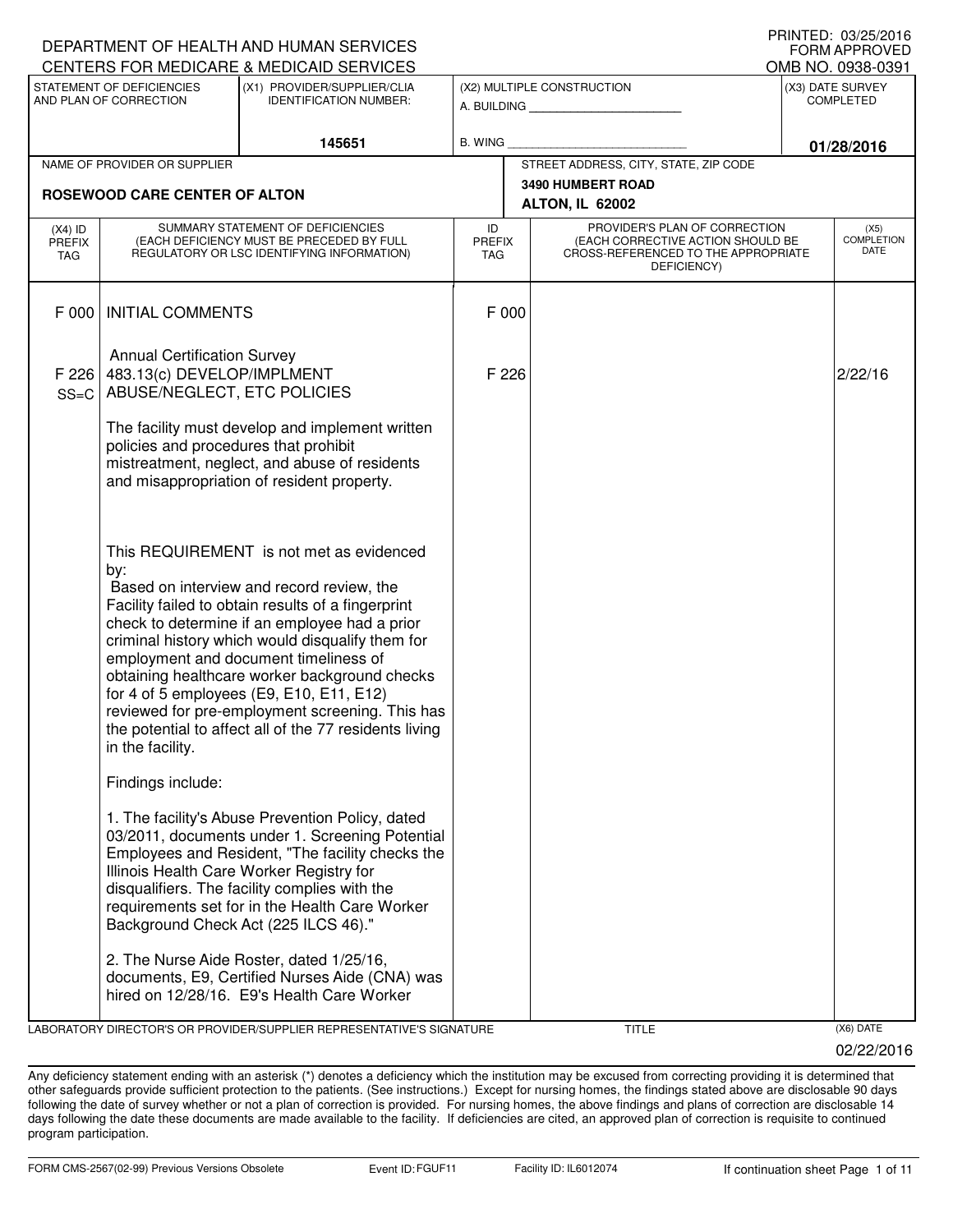|                                   |                                                                                                                                                                                                 | DEPARTMENT OF HEALTH AND HUMAN SERVICES<br>CENTERS FOR MEDICARE & MEDICAID SERVICES                                                                                                                                                                                                                                                                                                                                                                                                                                                                                                                                                                                                                                                                                                                                                                                                                                                                                                                                                                                                                                                                                                                                                                                                                |                                   |       |                                                                                                                          | <b>I INIVILD. VJZJZVIU</b><br><b>FORM APPROVED</b>        |
|-----------------------------------|-------------------------------------------------------------------------------------------------------------------------------------------------------------------------------------------------|----------------------------------------------------------------------------------------------------------------------------------------------------------------------------------------------------------------------------------------------------------------------------------------------------------------------------------------------------------------------------------------------------------------------------------------------------------------------------------------------------------------------------------------------------------------------------------------------------------------------------------------------------------------------------------------------------------------------------------------------------------------------------------------------------------------------------------------------------------------------------------------------------------------------------------------------------------------------------------------------------------------------------------------------------------------------------------------------------------------------------------------------------------------------------------------------------------------------------------------------------------------------------------------------------|-----------------------------------|-------|--------------------------------------------------------------------------------------------------------------------------|-----------------------------------------------------------|
|                                   | STATEMENT OF DEFICIENCIES<br>AND PLAN OF CORRECTION                                                                                                                                             | (X1) PROVIDER/SUPPLIER/CLIA<br><b>IDENTIFICATION NUMBER:</b>                                                                                                                                                                                                                                                                                                                                                                                                                                                                                                                                                                                                                                                                                                                                                                                                                                                                                                                                                                                                                                                                                                                                                                                                                                       |                                   |       | (X2) MULTIPLE CONSTRUCTION                                                                                               | OMB NO. 0938-0391<br>(X3) DATE SURVEY<br><b>COMPLETED</b> |
|                                   |                                                                                                                                                                                                 |                                                                                                                                                                                                                                                                                                                                                                                                                                                                                                                                                                                                                                                                                                                                                                                                                                                                                                                                                                                                                                                                                                                                                                                                                                                                                                    |                                   |       | A. BUILDING                                                                                                              |                                                           |
|                                   | NAME OF PROVIDER OR SUPPLIER                                                                                                                                                                    | 145651                                                                                                                                                                                                                                                                                                                                                                                                                                                                                                                                                                                                                                                                                                                                                                                                                                                                                                                                                                                                                                                                                                                                                                                                                                                                                             | <b>B. WING</b>                    |       | STREET ADDRESS, CITY, STATE, ZIP CODE                                                                                    | 01/28/2016                                                |
|                                   |                                                                                                                                                                                                 |                                                                                                                                                                                                                                                                                                                                                                                                                                                                                                                                                                                                                                                                                                                                                                                                                                                                                                                                                                                                                                                                                                                                                                                                                                                                                                    |                                   |       | <b>3490 HUMBERT ROAD</b>                                                                                                 |                                                           |
|                                   | <b>ROSEWOOD CARE CENTER OF ALTON</b>                                                                                                                                                            |                                                                                                                                                                                                                                                                                                                                                                                                                                                                                                                                                                                                                                                                                                                                                                                                                                                                                                                                                                                                                                                                                                                                                                                                                                                                                                    |                                   |       | ALTON, IL 62002                                                                                                          |                                                           |
| $(X4)$ ID<br><b>PREFIX</b><br>TAG |                                                                                                                                                                                                 | SUMMARY STATEMENT OF DEFICIENCIES<br>(EACH DEFICIENCY MUST BE PRECEDED BY FULL<br>REGULATORY OR LSC IDENTIFYING INFORMATION)                                                                                                                                                                                                                                                                                                                                                                                                                                                                                                                                                                                                                                                                                                                                                                                                                                                                                                                                                                                                                                                                                                                                                                       | ID<br><b>PREFIX</b><br><b>TAG</b> |       | PROVIDER'S PLAN OF CORRECTION<br>(EACH CORRECTIVE ACTION SHOULD BE<br>CROSS-REFERENCED TO THE APPROPRIATE<br>DEFICIENCY) | (X5)<br><b>COMPLETION</b><br><b>DATE</b>                  |
| F 226                             | Continued From page 1<br>Registry Background Check has no<br>check was performed.<br>background check was performed.<br>background check was performed.<br>anything."<br>floor was 12/30/2016." | documentation of the date that the background<br>3. The Nurse Aide Roster, dated 1/25/16,<br>documents, E10, CNA, was hired on 12/28/16.<br>E10's Health Care Worker Registry Background<br>Check has no documentation of the date that the<br>background check was performed. The document<br>also has no documentation of a fingerprint check<br>being performed before the date of hire.<br>4. The Nurse Aide Roster, dated 1/25/16,<br>documents, E11, CNA, was hired on 1/7/16.<br>E11's Health Care Worker Registry Background<br>Check has no documentation of the date that the<br>5. The Nurse Aide Roster, dated 1/25/16,<br>documents, E12, CNA, was hired on 1/20/16.<br>E12's Health Care Worker Registry Background<br>Check has no documentation of the date that the<br>On 1/27/2016 at 10:15 AM, E15, Bookkeeper,<br>stated, "I run the background checks before they<br>start to look for disqualifying offenses. I did not<br>know the background checks should be dated as<br>to when I did them. No, I do not keep a log or<br>On 1/27/16 at 11:10 AM, E15, stated, ""I did not<br>realize (E10) had not had a fingerprint check."<br>On 1/28/2016 at 11:03 AM, E16, Corporate<br>Nurse, stated, "(E10's) first day of working the<br>6. The Resident Census and Condition of |                                   | F 226 |                                                                                                                          |                                                           |

FORM CMS-2567(02-99) Previous Versions Obsolete Furth Event ID: FGUF11 Facility ID: IL6012074 If continuation sheet Page 2 of 11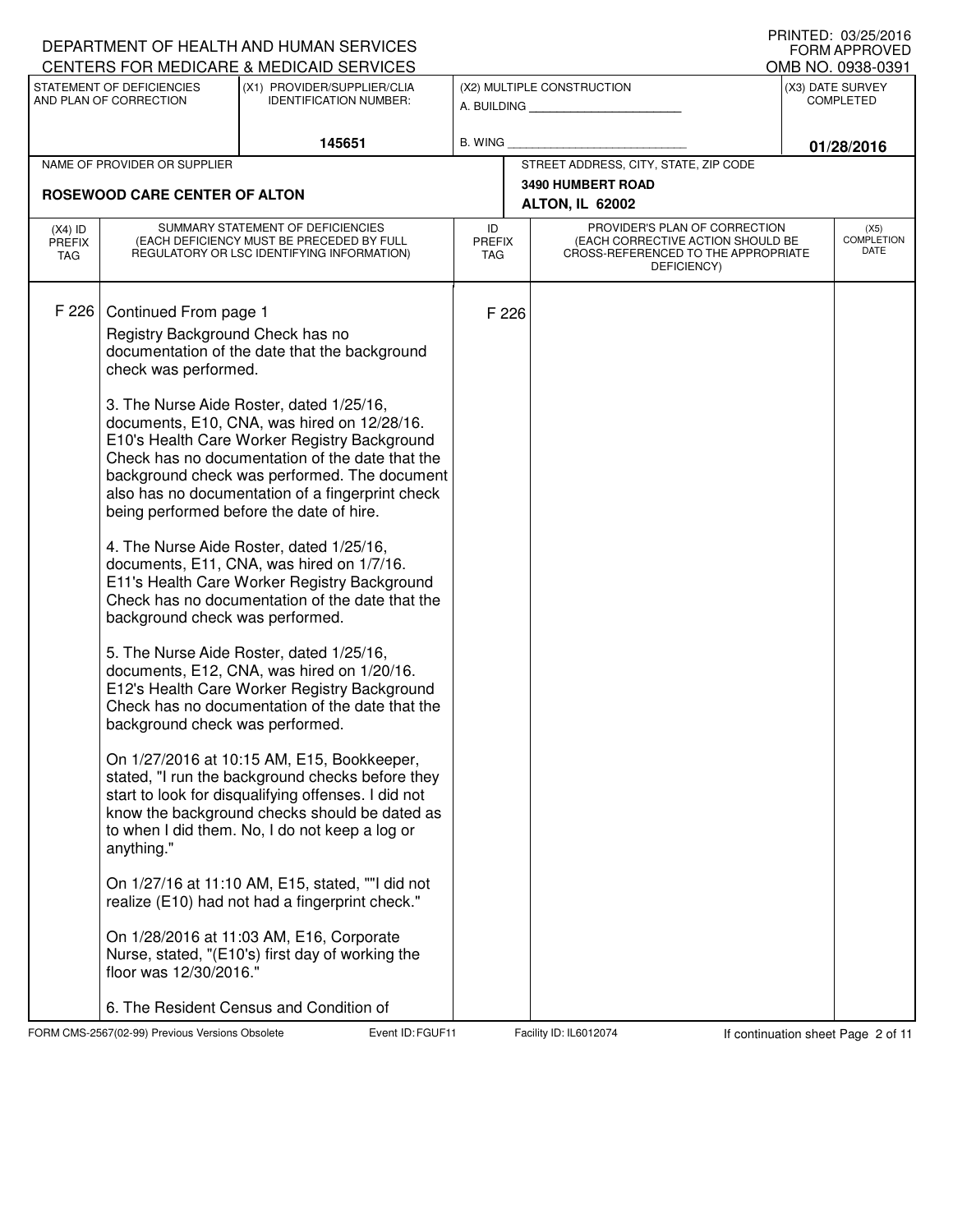|                                   |                                                                                                 | DEPARTMENT OF HEALTH AND HUMAN SERVICES<br>CENTERS FOR MEDICARE & MEDICAID SERVICES                                                                                                                                                                                                                                                                                                                                                                                          |                                   |                |                                                                                                                          | <b>I INIVILD. VJZJZVIU</b><br><b>FORM APPROVED</b> |
|-----------------------------------|-------------------------------------------------------------------------------------------------|------------------------------------------------------------------------------------------------------------------------------------------------------------------------------------------------------------------------------------------------------------------------------------------------------------------------------------------------------------------------------------------------------------------------------------------------------------------------------|-----------------------------------|----------------|--------------------------------------------------------------------------------------------------------------------------|----------------------------------------------------|
|                                   | STATEMENT OF DEFICIENCIES                                                                       | (X1) PROVIDER/SUPPLIER/CLIA                                                                                                                                                                                                                                                                                                                                                                                                                                                  |                                   |                | (X2) MULTIPLE CONSTRUCTION                                                                                               | OMB NO. 0938-0391<br>(X3) DATE SURVEY              |
|                                   | AND PLAN OF CORRECTION                                                                          | <b>IDENTIFICATION NUMBER:</b>                                                                                                                                                                                                                                                                                                                                                                                                                                                |                                   |                | A. BUILDING                                                                                                              | <b>COMPLETED</b>                                   |
|                                   |                                                                                                 | 145651                                                                                                                                                                                                                                                                                                                                                                                                                                                                       | <b>B. WING</b>                    |                |                                                                                                                          | 01/28/2016                                         |
|                                   | NAME OF PROVIDER OR SUPPLIER                                                                    |                                                                                                                                                                                                                                                                                                                                                                                                                                                                              |                                   |                | STREET ADDRESS, CITY, STATE, ZIP CODE                                                                                    |                                                    |
|                                   | <b>ROSEWOOD CARE CENTER OF ALTON</b>                                                            |                                                                                                                                                                                                                                                                                                                                                                                                                                                                              |                                   |                | <b>3490 HUMBERT ROAD</b><br>ALTON, IL 62002                                                                              |                                                    |
| $(X4)$ ID<br><b>PREFIX</b><br>TAG |                                                                                                 | SUMMARY STATEMENT OF DEFICIENCIES<br>(EACH DEFICIENCY MUST BE PRECEDED BY FULL<br>REGULATORY OR LSC IDENTIFYING INFORMATION)                                                                                                                                                                                                                                                                                                                                                 | ID<br><b>PREFIX</b><br><b>TAG</b> |                | PROVIDER'S PLAN OF CORRECTION<br>(EACH CORRECTIVE ACTION SHOULD BE<br>CROSS-REFERENCED TO THE APPROPRIATE<br>DEFICIENCY) | (X5)<br><b>COMPLETION</b><br>DATE                  |
| F 226<br>F 323<br>$SS=D$          | Continued From page 2<br>facility.<br>483.25(h) FREE OF ACCIDENT<br>HAZARDS/SUPERVISION/DEVICES | Residents, CMS 672, dated 1/26/16, documents<br>that the facility has 77 residents living in the                                                                                                                                                                                                                                                                                                                                                                             |                                   | F 226<br>F 323 |                                                                                                                          | 2/22/16                                            |
|                                   | prevent accidents.                                                                              | The facility must ensure that the resident<br>environment remains as free of accident hazards<br>as is possible; and each resident receives<br>adequate supervision and assistance devices to                                                                                                                                                                                                                                                                                |                                   |                |                                                                                                                          |                                                    |
|                                   | by:<br>sample of 16.                                                                            | This REQUIREMENT is not met as evidenced<br>Based on observation, interview and record<br>review, the facility failed to supervise toilet use for<br>1 of 4 residents (R5) reviewed for falls in the                                                                                                                                                                                                                                                                         |                                   |                |                                                                                                                          |                                                    |
|                                   | Findings Include:                                                                               |                                                                                                                                                                                                                                                                                                                                                                                                                                                                              |                                   |                |                                                                                                                          |                                                    |
|                                   | AM.                                                                                             | On 1/27/16 at 11:20 AM, E8, Certified Nursing<br>Assistant (CNA), approached the 600 hall nurses<br>station. E8, stated, "(R5) is in there on the toilet I<br>hope she doesn't try and get up." E8 returned to<br>R5's room at 11:22 AM. E8 came out into to the<br>hallway in front of R5's room at 11:25 AM and<br>stated, "I know I am not supposed to leave (R5)<br>on the toilet alone." E8 went back inside R5's<br>room to finish assisting R5 on the toilet at 11:26 |                                   |                |                                                                                                                          |                                                    |
|                                   |                                                                                                 | On 1/28/16 at 11:10 AM, E2, Director of Nursing<br>(DON), stated that the facility does not have a<br>policy addressing leaving a resident alone on the                                                                                                                                                                                                                                                                                                                      |                                   |                |                                                                                                                          |                                                    |

FORM CMS-2567(02-99) Previous Versions Obsolete Event ID: FGUF11 Facility ID: IL6012074 If continuation sheet Page 3 of 11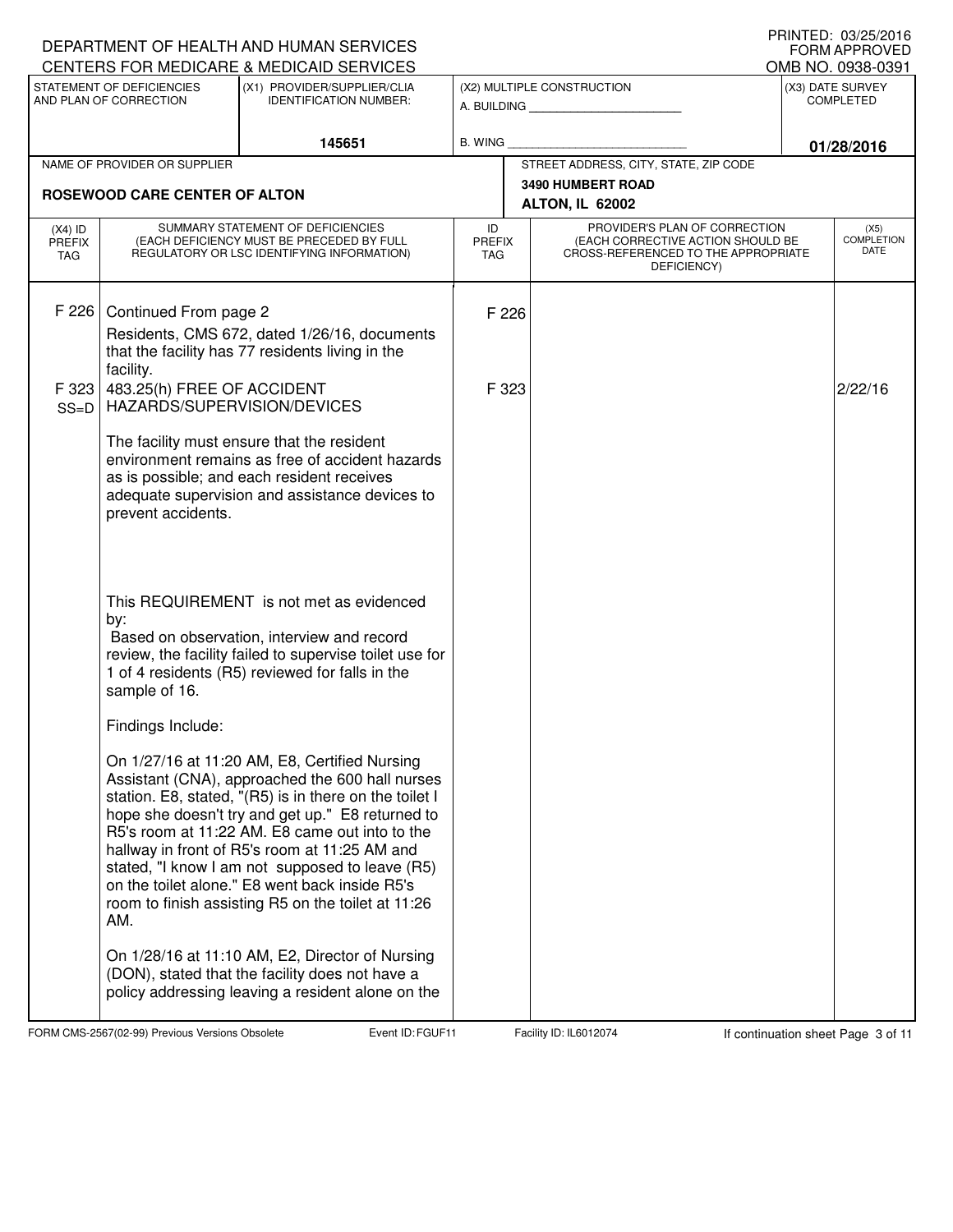|                                   |                                                                                                                                             | DEPARTMENT OF HEALTH AND HUMAN SERVICES<br>CENTERS FOR MEDICARE & MEDICAID SERVICES                                                                                                                                                                                                                                                                                                                                                                                                                                                                                                                                                                                                                                                                                                                                                                                                                                                                                                                                                                                                                                                                                                                                                                                                                                                                                                                                            |                            |       |                                                                                                                          |                                      | FRINTED. 03/23/2010<br><b>FORM APPROVED</b><br>OMB NO. 0938-0391 |
|-----------------------------------|---------------------------------------------------------------------------------------------------------------------------------------------|--------------------------------------------------------------------------------------------------------------------------------------------------------------------------------------------------------------------------------------------------------------------------------------------------------------------------------------------------------------------------------------------------------------------------------------------------------------------------------------------------------------------------------------------------------------------------------------------------------------------------------------------------------------------------------------------------------------------------------------------------------------------------------------------------------------------------------------------------------------------------------------------------------------------------------------------------------------------------------------------------------------------------------------------------------------------------------------------------------------------------------------------------------------------------------------------------------------------------------------------------------------------------------------------------------------------------------------------------------------------------------------------------------------------------------|----------------------------|-------|--------------------------------------------------------------------------------------------------------------------------|--------------------------------------|------------------------------------------------------------------|
|                                   | STATEMENT OF DEFICIENCIES<br>AND PLAN OF CORRECTION                                                                                         | (X1) PROVIDER/SUPPLIER/CLIA<br><b>IDENTIFICATION NUMBER:</b>                                                                                                                                                                                                                                                                                                                                                                                                                                                                                                                                                                                                                                                                                                                                                                                                                                                                                                                                                                                                                                                                                                                                                                                                                                                                                                                                                                   |                            |       | (X2) MULTIPLE CONSTRUCTION<br>A. BUILDING                                                                                | (X3) DATE SURVEY<br><b>COMPLETED</b> |                                                                  |
|                                   |                                                                                                                                             | 145651                                                                                                                                                                                                                                                                                                                                                                                                                                                                                                                                                                                                                                                                                                                                                                                                                                                                                                                                                                                                                                                                                                                                                                                                                                                                                                                                                                                                                         | <b>B. WING</b>             |       |                                                                                                                          |                                      | 01/28/2016                                                       |
|                                   | NAME OF PROVIDER OR SUPPLIER                                                                                                                |                                                                                                                                                                                                                                                                                                                                                                                                                                                                                                                                                                                                                                                                                                                                                                                                                                                                                                                                                                                                                                                                                                                                                                                                                                                                                                                                                                                                                                |                            |       | STREET ADDRESS, CITY, STATE, ZIP CODE                                                                                    |                                      |                                                                  |
|                                   | <b>ROSEWOOD CARE CENTER OF ALTON</b>                                                                                                        |                                                                                                                                                                                                                                                                                                                                                                                                                                                                                                                                                                                                                                                                                                                                                                                                                                                                                                                                                                                                                                                                                                                                                                                                                                                                                                                                                                                                                                |                            |       | <b>3490 HUMBERT ROAD</b>                                                                                                 |                                      |                                                                  |
|                                   |                                                                                                                                             |                                                                                                                                                                                                                                                                                                                                                                                                                                                                                                                                                                                                                                                                                                                                                                                                                                                                                                                                                                                                                                                                                                                                                                                                                                                                                                                                                                                                                                |                            |       | ALTON, IL 62002                                                                                                          |                                      |                                                                  |
| $(X4)$ ID<br><b>PREFIX</b><br>TAG |                                                                                                                                             | SUMMARY STATEMENT OF DEFICIENCIES<br>(EACH DEFICIENCY MUST BE PRECEDED BY FULL<br>REGULATORY OR LSC IDENTIFYING INFORMATION)                                                                                                                                                                                                                                                                                                                                                                                                                                                                                                                                                                                                                                                                                                                                                                                                                                                                                                                                                                                                                                                                                                                                                                                                                                                                                                   | ID<br><b>PREFIX</b><br>TAG |       | PROVIDER'S PLAN OF CORRECTION<br>(EACH CORRECTIVE ACTION SHOULD BE<br>CROSS-REFERENCED TO THE APPROPRIATE<br>DEFICIENCY) |                                      | (X5)<br><b>COMPLETION</b><br>DATE                                |
| F 323                             | Continued From page 3<br>toilet.<br>padding."<br>to monitor closely while in bathroom."<br>impaired judgement. Fall 1/14/16."<br>bathroom," | R5's Incident/Accident Report, dated 1/14/16,<br>documents, in part, "(R5) taken to the bathroom<br>by (E14) CNA. (R5) given call light and reminded<br>to pull it when done. (E14) stayed in room to fix<br>bed. (E14) heard (R5) get up but she didn't reach<br>her in time before (R5) sat down on bathroom<br>floor. No signs of injury other than oval shaped<br>bruise with scab at distal end noted to RUA (right<br>upper arm). Comfort foam applied per request for<br>R5's Incident Investigation, dated 1/14/16,<br>documents, in part, "Alarms put in place to alert<br>staff to (R5) getting up without assistance and to<br>prevent (R5) from being alone in bathroom. Staff<br>R5's Care Plan, dated 1/07/16, documents, "At<br>risk for falls. History of falls w/in (within) 6<br>months, a new hip Fx (fracture). Requires<br>assistance to ambulate and transfer. Has<br>impaired vision, depression and confused at<br>times. Takes diuretics, antidepressants, and<br>Narcotics. Balance problems, weakness, joint<br>pain/difficulties, requires a wheel chair and<br>R5's Fall Risk Assessment, dated 12/21/15,<br>documents, R5 has "balance problems,<br>weakness, joint pain/difficulties, requires a<br>wheelchair and has impaired judgment." Also<br>documents, R5 is "at significant risk for falls and<br>recommendations include supervision in<br>The Facility's In-Service Education/Meeting |                            | F 323 |                                                                                                                          |                                      |                                                                  |
|                                   |                                                                                                                                             | Attendance record, dated 1/18/16, documents,                                                                                                                                                                                                                                                                                                                                                                                                                                                                                                                                                                                                                                                                                                                                                                                                                                                                                                                                                                                                                                                                                                                                                                                                                                                                                                                                                                                   |                            |       |                                                                                                                          |                                      |                                                                  |

FORM CMS-2567(02-99) Previous Versions Obsolete Furth Event ID: FGUF11 Facility ID: IL6012074 If continuation sheet Page 4 of 11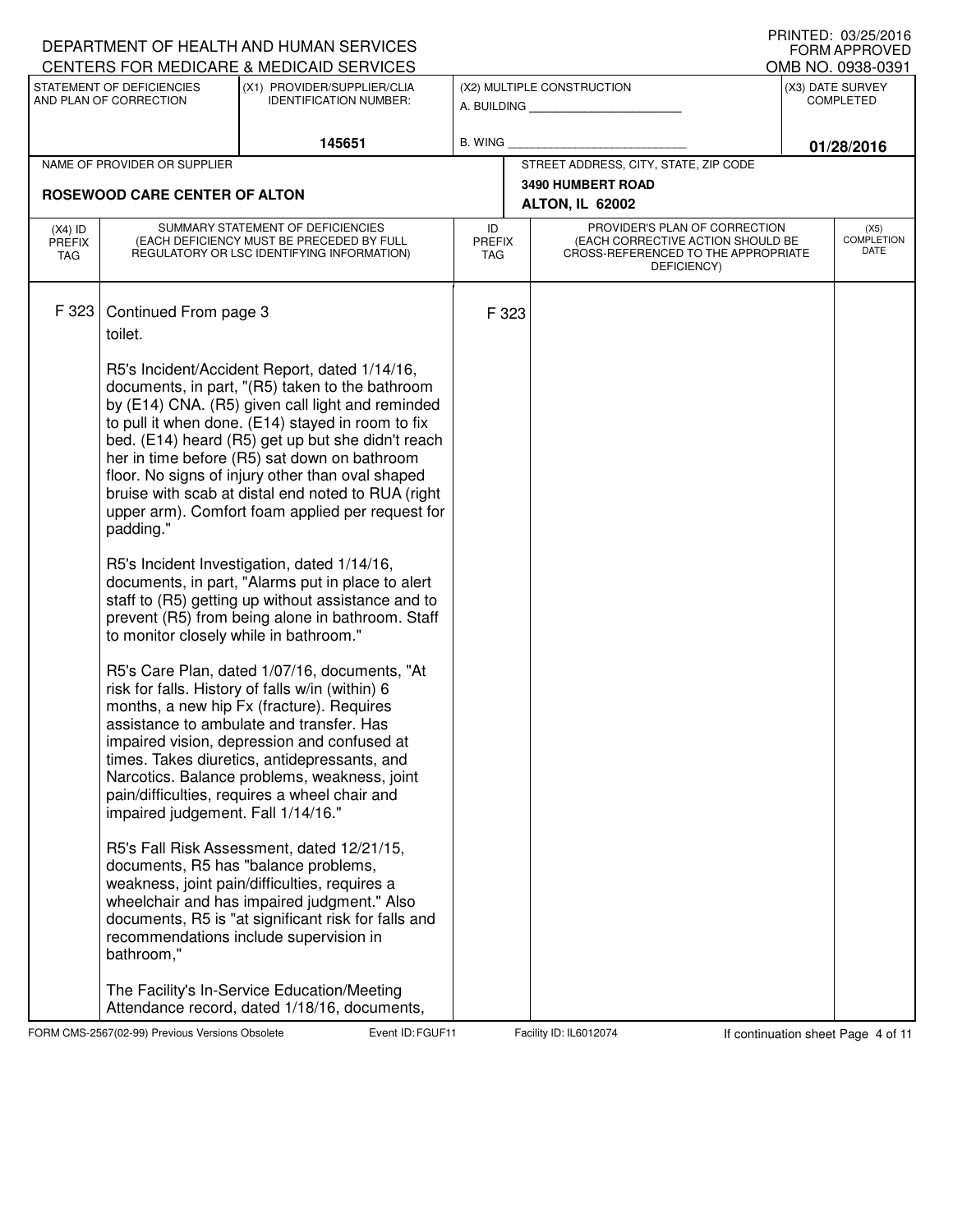|                                          |                                                                                                                                                                                                                                                                                                                                                                    | DEPARTMENT OF HEALTH AND HUMAN SERVICES<br>CENTERS FOR MEDICARE & MEDICAID SERVICES                                                                                                                                                                                                                                                                                                                                                                                                                                                                                                                                                                                                                                                                                                                                                                                                                                                                                                                  |                                   |                                                                                                                          | <b>I INIVILD. VJZJZVIU</b><br><b>FORM APPROVED</b><br>OMB NO. 0938-0391 |
|------------------------------------------|--------------------------------------------------------------------------------------------------------------------------------------------------------------------------------------------------------------------------------------------------------------------------------------------------------------------------------------------------------------------|------------------------------------------------------------------------------------------------------------------------------------------------------------------------------------------------------------------------------------------------------------------------------------------------------------------------------------------------------------------------------------------------------------------------------------------------------------------------------------------------------------------------------------------------------------------------------------------------------------------------------------------------------------------------------------------------------------------------------------------------------------------------------------------------------------------------------------------------------------------------------------------------------------------------------------------------------------------------------------------------------|-----------------------------------|--------------------------------------------------------------------------------------------------------------------------|-------------------------------------------------------------------------|
|                                          | STATEMENT OF DEFICIENCIES<br>AND PLAN OF CORRECTION                                                                                                                                                                                                                                                                                                                | (X1) PROVIDER/SUPPLIER/CLIA<br><b>IDENTIFICATION NUMBER:</b>                                                                                                                                                                                                                                                                                                                                                                                                                                                                                                                                                                                                                                                                                                                                                                                                                                                                                                                                         |                                   | (X2) MULTIPLE CONSTRUCTION<br>A. BUILDING                                                                                | (X3) DATE SURVEY<br><b>COMPLETED</b>                                    |
|                                          |                                                                                                                                                                                                                                                                                                                                                                    | 145651                                                                                                                                                                                                                                                                                                                                                                                                                                                                                                                                                                                                                                                                                                                                                                                                                                                                                                                                                                                               | <b>B. WING</b>                    |                                                                                                                          | 01/28/2016                                                              |
|                                          | NAME OF PROVIDER OR SUPPLIER                                                                                                                                                                                                                                                                                                                                       |                                                                                                                                                                                                                                                                                                                                                                                                                                                                                                                                                                                                                                                                                                                                                                                                                                                                                                                                                                                                      |                                   | STREET ADDRESS, CITY, STATE, ZIP CODE                                                                                    |                                                                         |
|                                          | <b>ROSEWOOD CARE CENTER OF ALTON</b>                                                                                                                                                                                                                                                                                                                               |                                                                                                                                                                                                                                                                                                                                                                                                                                                                                                                                                                                                                                                                                                                                                                                                                                                                                                                                                                                                      |                                   | <b>3490 HUMBERT ROAD</b><br>ALTON, IL 62002                                                                              |                                                                         |
| $(X4)$ ID<br><b>PREFIX</b><br><b>TAG</b> |                                                                                                                                                                                                                                                                                                                                                                    | SUMMARY STATEMENT OF DEFICIENCIES<br>(EACH DEFICIENCY MUST BE PRECEDED BY FULL<br>REGULATORY OR LSC IDENTIFYING INFORMATION)                                                                                                                                                                                                                                                                                                                                                                                                                                                                                                                                                                                                                                                                                                                                                                                                                                                                         | ID<br><b>PREFIX</b><br><b>TAG</b> | PROVIDER'S PLAN OF CORRECTION<br>(EACH CORRECTIVE ACTION SHOULD BE<br>CROSS-REFERENCED TO THE APPROPRIATE<br>DEFICIENCY) | (X5)<br><b>COMPLETION</b><br>DATE                                       |
| F 323<br>F441                            | Continued From page 4<br>be directly supervised to prevent fall."                                                                                                                                                                                                                                                                                                  | "When a patient alarm is removed-patient must<br>483.65 INFECTION CONTROL, PREVENT                                                                                                                                                                                                                                                                                                                                                                                                                                                                                                                                                                                                                                                                                                                                                                                                                                                                                                                   | F 323<br>F441                     |                                                                                                                          | 2/22/16                                                                 |
| $SS = F$                                 | <b>SPREAD, LINENS</b><br>of disease and infection.<br>(a) Infection Control Program<br>Program under which it -<br>in the facility;<br>actions related to infections.<br>(b) Preventing Spread of Infection<br>isolate the resident.<br>direct contact will transmit the disease.<br>hand washing is indicated by accepted<br>professional practice.<br>(c) Linens | The facility must establish and maintain an<br>Infection Control Program designed to provide a<br>safe, sanitary and comfortable environment and<br>to help prevent the development and transmission<br>The facility must establish an Infection Control<br>(1) Investigates, controls, and prevents infections<br>(2) Decides what procedures, such as isolation,<br>should be applied to an individual resident; and<br>(3) Maintains a record of incidents and corrective<br>(1) When the Infection Control Program<br>determines that a resident needs isolation to<br>prevent the spread of infection, the facility must<br>(2) The facility must prohibit employees with a<br>communicable disease or infected skin lesions<br>from direct contact with residents or their food, if<br>(3) The facility must require staff to wash their<br>hands after each direct resident contact for which<br>Personnel must handle, store, process and<br>transport linens so as to prevent the spread of |                                   |                                                                                                                          |                                                                         |

FORM CMS-2567(02-99) Previous Versions Obsolete Fund Fuent ID: FGUF11 Facility ID: IL6012074 If continuation sheet Page 5 of 11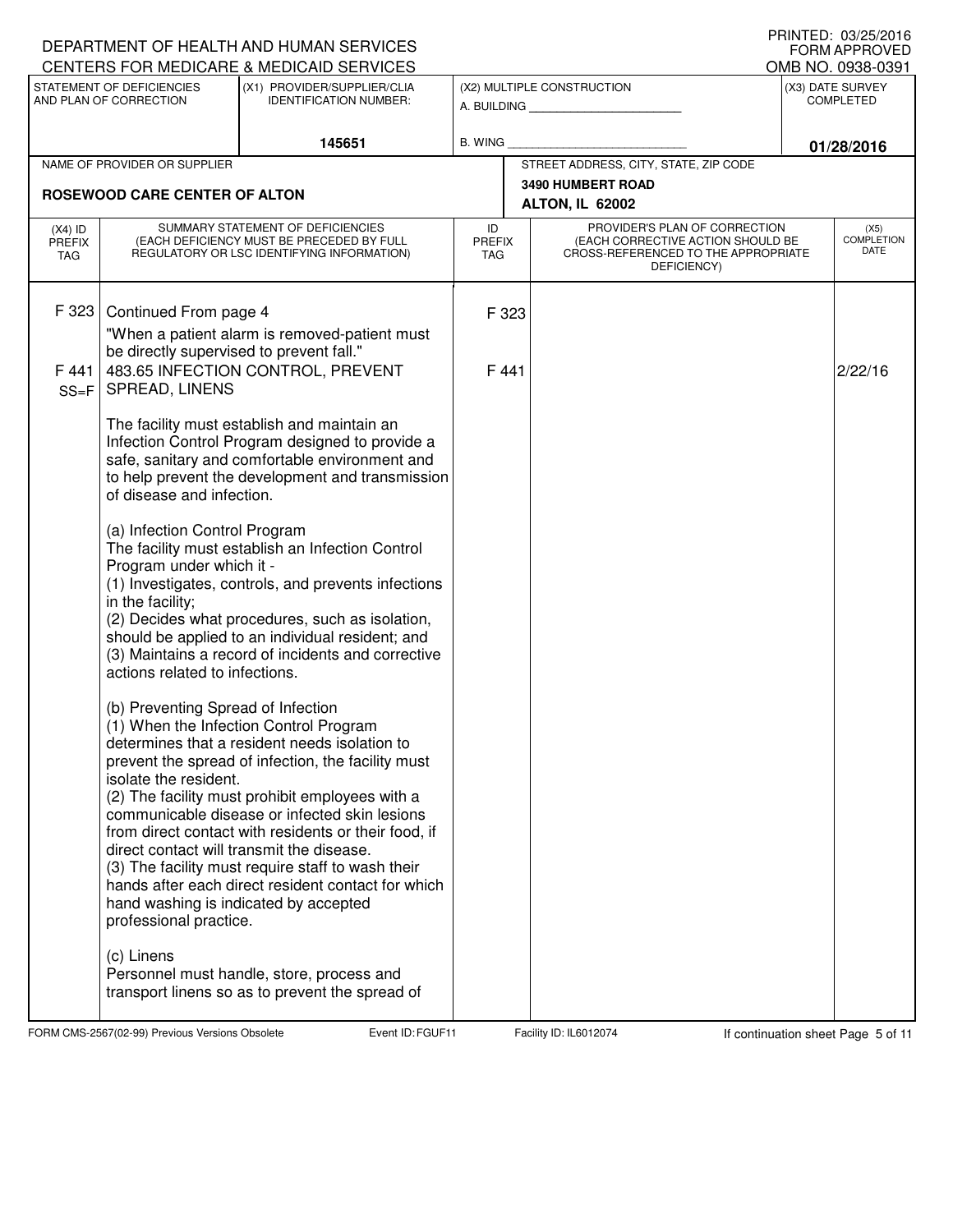|                                   |                                                                                              | DEPARTMENT OF HEALTH AND HUMAN SERVICES<br>CENTERS FOR MEDICARE & MEDICAID SERVICES                                                                                                                                                                                                                                                                                                                                                                                                                                                                                                                                                                                                                                                                                                                                                                                                                                                                                                                                                                                                                                                                                                                                                                                                                                                                                                                                                                |                                   |                                                                                                                          |                                      | PRINTED: 03/20/2010<br><b>FORM APPROVED</b><br>OMB NO. 0938-0391 |
|-----------------------------------|----------------------------------------------------------------------------------------------|----------------------------------------------------------------------------------------------------------------------------------------------------------------------------------------------------------------------------------------------------------------------------------------------------------------------------------------------------------------------------------------------------------------------------------------------------------------------------------------------------------------------------------------------------------------------------------------------------------------------------------------------------------------------------------------------------------------------------------------------------------------------------------------------------------------------------------------------------------------------------------------------------------------------------------------------------------------------------------------------------------------------------------------------------------------------------------------------------------------------------------------------------------------------------------------------------------------------------------------------------------------------------------------------------------------------------------------------------------------------------------------------------------------------------------------------------|-----------------------------------|--------------------------------------------------------------------------------------------------------------------------|--------------------------------------|------------------------------------------------------------------|
|                                   | STATEMENT OF DEFICIENCIES<br>AND PLAN OF CORRECTION                                          | (X1) PROVIDER/SUPPLIER/CLIA<br><b>IDENTIFICATION NUMBER:</b>                                                                                                                                                                                                                                                                                                                                                                                                                                                                                                                                                                                                                                                                                                                                                                                                                                                                                                                                                                                                                                                                                                                                                                                                                                                                                                                                                                                       |                                   | (X2) MULTIPLE CONSTRUCTION                                                                                               | (X3) DATE SURVEY<br><b>COMPLETED</b> |                                                                  |
|                                   |                                                                                              | 145651                                                                                                                                                                                                                                                                                                                                                                                                                                                                                                                                                                                                                                                                                                                                                                                                                                                                                                                                                                                                                                                                                                                                                                                                                                                                                                                                                                                                                                             | <b>B. WING</b>                    |                                                                                                                          |                                      | 01/28/2016                                                       |
|                                   | NAME OF PROVIDER OR SUPPLIER                                                                 |                                                                                                                                                                                                                                                                                                                                                                                                                                                                                                                                                                                                                                                                                                                                                                                                                                                                                                                                                                                                                                                                                                                                                                                                                                                                                                                                                                                                                                                    |                                   | STREET ADDRESS, CITY, STATE, ZIP CODE                                                                                    |                                      |                                                                  |
|                                   | <b>ROSEWOOD CARE CENTER OF ALTON</b>                                                         |                                                                                                                                                                                                                                                                                                                                                                                                                                                                                                                                                                                                                                                                                                                                                                                                                                                                                                                                                                                                                                                                                                                                                                                                                                                                                                                                                                                                                                                    |                                   | <b>3490 HUMBERT ROAD</b><br>ALTON, IL 62002                                                                              |                                      |                                                                  |
| $(X4)$ ID<br>PREFIX<br><b>TAG</b> |                                                                                              | SUMMARY STATEMENT OF DEFICIENCIES<br>(EACH DEFICIENCY MUST BE PRECEDED BY FULL<br>REGULATORY OR LSC IDENTIFYING INFORMATION)                                                                                                                                                                                                                                                                                                                                                                                                                                                                                                                                                                                                                                                                                                                                                                                                                                                                                                                                                                                                                                                                                                                                                                                                                                                                                                                       | ID<br><b>PREFIX</b><br><b>TAG</b> | PROVIDER'S PLAN OF CORRECTION<br>(EACH CORRECTIVE ACTION SHOULD BE<br>CROSS-REFERENCED TO THE APPROPRIATE<br>DEFICIENCY) |                                      | (X5)<br><b>COMPLETION</b><br>DATE                                |
| F 441                             | Continued From page 5<br>infection.                                                          |                                                                                                                                                                                                                                                                                                                                                                                                                                                                                                                                                                                                                                                                                                                                                                                                                                                                                                                                                                                                                                                                                                                                                                                                                                                                                                                                                                                                                                                    | F441                              |                                                                                                                          |                                      |                                                                  |
|                                   | by:<br>the 77 residents living in the facility.<br>Findings include:<br>Committee's review." | This REQUIREMENT is not met as evidenced<br>A. Based on interview and record review, the<br>Facility failed to provide consistent information on<br>the infection control log to adequately track and<br>manage infections, analyze data, identify possible<br>staff education needs and document resolutions<br>of infections in order to evaluate effectiveness of<br>treatment. This has the potential to affect all of<br>1. The facility policy and procedure "INFECTION<br>CONTROL LOG," dated 11/1998 documents, in<br>part, "1. The ADON (Assistant Director of<br>Nursing), the designated Infection Control Nurse,<br>will maintain an ongoing Infection Log. 2. A<br>separate log for each nursing wing for each<br>month will be kept. 3. The form will be updated<br>each day as ADON reviews the new telephone<br>and admit orders. 4. Culture reports will be<br>documented, 5. Communicable diseases will be<br>noted and reported to Illinois Dept of Public<br>Health as required. 6. Notation will be made as to<br>if infection was facility acquired (nosocomial). 7.<br>When the infection has subsided, the residents<br>will be highlighted off the tracking form. 7.(8)<br>Information from this form will be used to<br>complete the monthly nosocomial infections<br>reports and the for the Quality Assurance<br>The Infection Surveillance Logs, dated July 2015<br>thru January 2016, indicated the log contains the |                                   |                                                                                                                          |                                      |                                                                  |

FORM CMS-2567(02-99) Previous Versions Obsolete Furth Event ID: FGUF11 Facility ID: IL6012074 If continuation sheet Page 6 of 11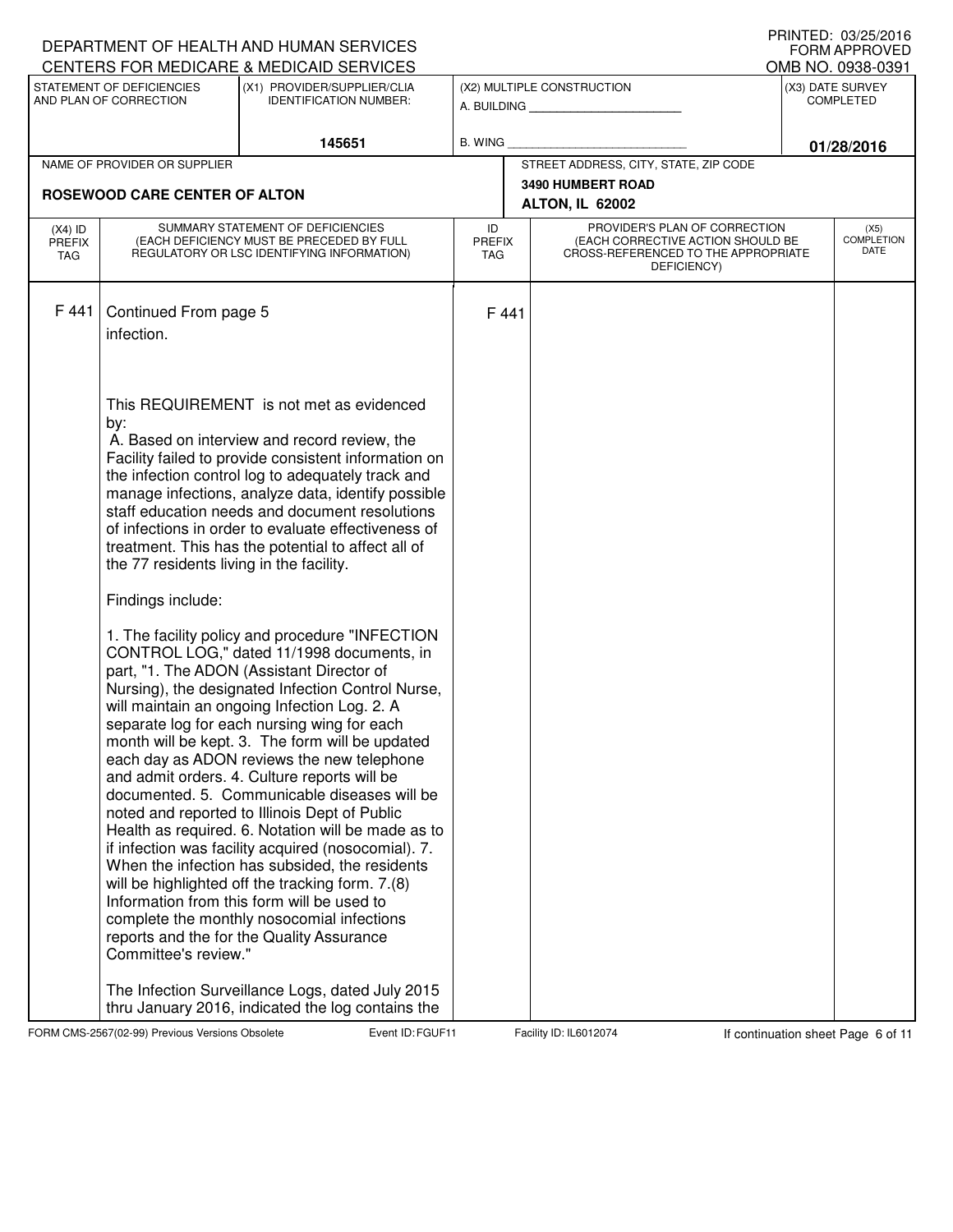|                                   |                                                               | DEPARTMENT OF HEALTH AND HUMAN SERVICES                                                                                                                                                                                                                                                                                                                                                       |                                   |       |                                                                                                                          | I IUIN LLU. VUZUZU IV<br><b>FORM APPROVED</b> |
|-----------------------------------|---------------------------------------------------------------|-----------------------------------------------------------------------------------------------------------------------------------------------------------------------------------------------------------------------------------------------------------------------------------------------------------------------------------------------------------------------------------------------|-----------------------------------|-------|--------------------------------------------------------------------------------------------------------------------------|-----------------------------------------------|
|                                   | STATEMENT OF DEFICIENCIES                                     | CENTERS FOR MEDICARE & MEDICAID SERVICES<br>(X1) PROVIDER/SUPPLIER/CLIA                                                                                                                                                                                                                                                                                                                       |                                   |       | (X2) MULTIPLE CONSTRUCTION                                                                                               | OMB NO. 0938-0391<br>(X3) DATE SURVEY         |
|                                   | AND PLAN OF CORRECTION                                        | <b>IDENTIFICATION NUMBER:</b>                                                                                                                                                                                                                                                                                                                                                                 |                                   |       | A. BUILDING                                                                                                              | <b>COMPLETED</b>                              |
|                                   |                                                               | 145651                                                                                                                                                                                                                                                                                                                                                                                        | <b>B. WING</b>                    |       |                                                                                                                          | 01/28/2016                                    |
|                                   | NAME OF PROVIDER OR SUPPLIER                                  |                                                                                                                                                                                                                                                                                                                                                                                               |                                   |       | STREET ADDRESS, CITY, STATE, ZIP CODE                                                                                    |                                               |
|                                   | <b>ROSEWOOD CARE CENTER OF ALTON</b>                          |                                                                                                                                                                                                                                                                                                                                                                                               |                                   |       | <b>3490 HUMBERT ROAD</b>                                                                                                 |                                               |
|                                   |                                                               |                                                                                                                                                                                                                                                                                                                                                                                               |                                   |       | ALTON, IL 62002                                                                                                          |                                               |
| $(X4)$ ID<br><b>PREFIX</b><br>TAG |                                                               | SUMMARY STATEMENT OF DEFICIENCIES<br>(EACH DEFICIENCY MUST BE PRECEDED BY FULL<br>REGULATORY OR LSC IDENTIFYING INFORMATION)                                                                                                                                                                                                                                                                  | ID<br><b>PREFIX</b><br><b>TAG</b> |       | PROVIDER'S PLAN OF CORRECTION<br>(EACH CORRECTIVE ACTION SHOULD BE<br>CROSS-REFERENCED TO THE APPROPRIATE<br>DEFICIENCY) | (X5)<br><b>COMPLETION</b><br>DATE             |
| F441                              | Continued From page 6                                         | following areas which are to be completed: room<br>number, resident name, admit date, onset date,<br>site, symptoms, meets infection criteria,<br>organism, source, date of initial culture, date of                                                                                                                                                                                          |                                   | F 441 |                                                                                                                          |                                               |
|                                   | resolved.                                                     | follow up culture or N/A (not applicable), result of<br>follow up culture or N/A, antibiotic/dosage, other,<br>isolation required, facility acquired and date                                                                                                                                                                                                                                 |                                   |       |                                                                                                                          |                                               |
|                                   | document R6's MRSA infection.                                 | 2. R6's admitting Physician Order Sheet (POS),<br>dated 12/16/15, documents, in part, was admitted<br>with Methicillin-Resistant Staphylococcus Aureus<br>(MRSA) infection of the nares and requires<br>contact isolation precautions. The Infection<br>Surveillance Logs, dated December 2015 and<br>January 2016, do not document R6's MRSA<br>infection. The Weekly Infection Log does not |                                   |       |                                                                                                                          |                                               |
|                                   | weekly updates.                                               | 3. The Infection Surveillance Log for January<br>2016 documents that on 1/2/16 R11 had an<br>infection of nits, live pediculi. This Infection<br>Surveillance Log does not document treatment.<br>The Weekly Infection Log does not document                                                                                                                                                  |                                   |       |                                                                                                                          |                                               |
|                                   | infection of live pediculi. This Infection<br>weekly updates. | 4. The Infection Surveillance Log for January<br>2016 documents that on 1/2/16 R3 had an<br>Surveillance Log does not document treatment.<br>The Weekly Infection Log does not document                                                                                                                                                                                                       |                                   |       |                                                                                                                          |                                               |
|                                   |                                                               | 5. R5's POS, dated 1/6/16, documents, in part,<br>"Isolation for VRE (Vancomycin Resistant<br>Enterococcus)." The Infection Surveillance Log<br>for January 2016 documents isolation is not<br>required. The Weekly Infection Log does not<br>document weekly updates for the week of                                                                                                         |                                   |       |                                                                                                                          |                                               |

FORM CMS-2567(02-99) Previous Versions Obsolete Event ID: FGUF11 Facility ID: IL6012074 If continuation sheet Page 7 of 11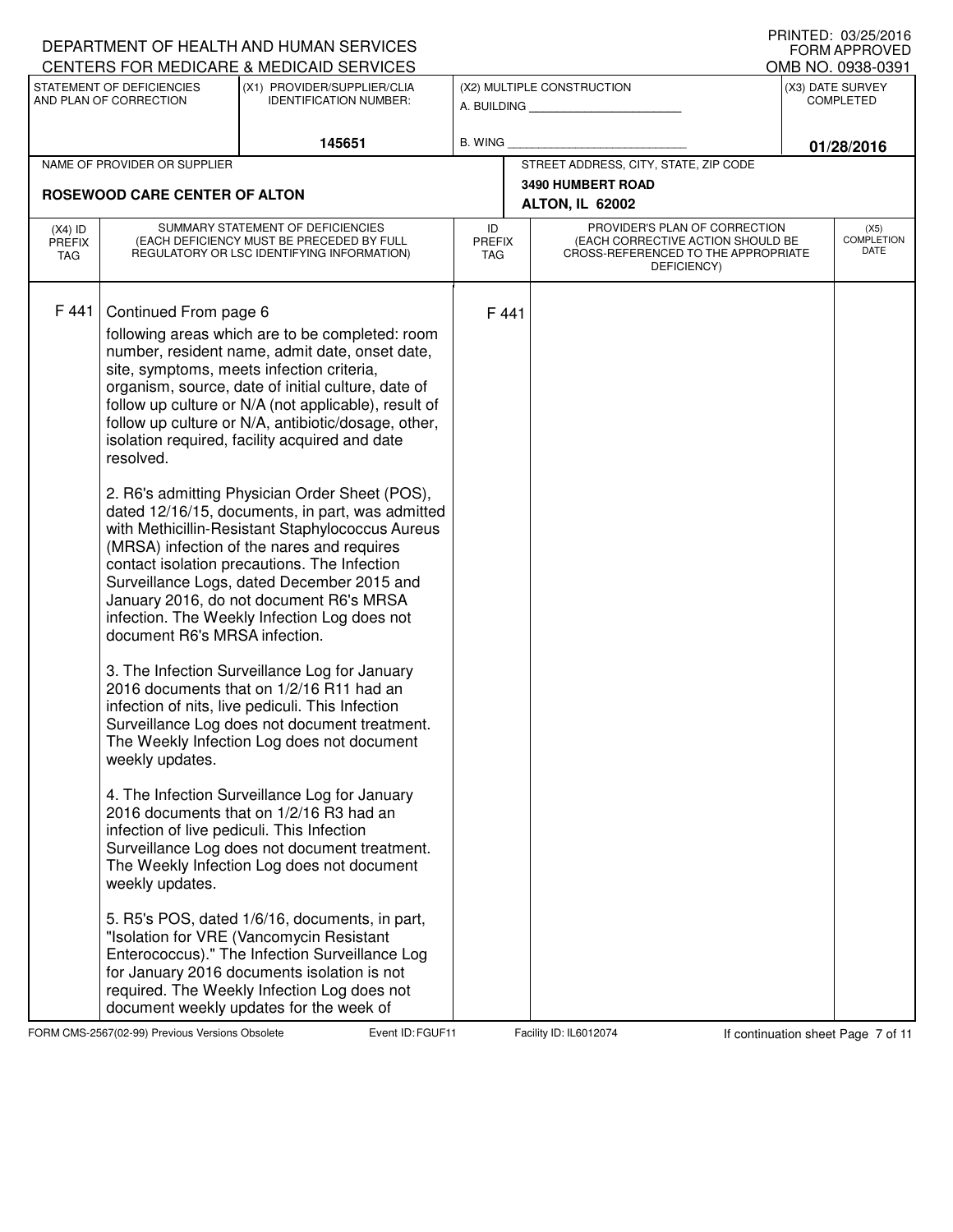|                      |                                      | DEPARTMENT OF HEALTH AND HUMAN SERVICES<br>CENTERS FOR MEDICARE & MEDICAID SERVICES                                                       |                             |                                             |                                                                                         |  | PRINTED: 03/25/2016<br><b>FORM APPROVED</b> |
|----------------------|--------------------------------------|-------------------------------------------------------------------------------------------------------------------------------------------|-----------------------------|---------------------------------------------|-----------------------------------------------------------------------------------------|--|---------------------------------------------|
|                      | STATEMENT OF DEFICIENCIES            | (X1) PROVIDER/SUPPLIER/CLIA                                                                                                               |                             |                                             | (X2) MULTIPLE CONSTRUCTION                                                              |  | OMB NO. 0938-0391<br>(X3) DATE SURVEY       |
|                      | AND PLAN OF CORRECTION               | <b>IDENTIFICATION NUMBER:</b>                                                                                                             |                             |                                             |                                                                                         |  | <b>COMPLETED</b>                            |
|                      |                                      | 145651                                                                                                                                    | B. WING                     |                                             |                                                                                         |  | 01/28/2016                                  |
|                      | NAME OF PROVIDER OR SUPPLIER         |                                                                                                                                           |                             |                                             | STREET ADDRESS, CITY, STATE, ZIP CODE                                                   |  |                                             |
|                      | <b>ROSEWOOD CARE CENTER OF ALTON</b> |                                                                                                                                           |                             | <b>3490 HUMBERT ROAD</b><br>ALTON, IL 62002 |                                                                                         |  |                                             |
| $(X4)$ ID            |                                      | SUMMARY STATEMENT OF DEFICIENCIES                                                                                                         | ID                          |                                             | PROVIDER'S PLAN OF CORRECTION                                                           |  | (X5)                                        |
| <b>PREFIX</b><br>TAG |                                      | (EACH DEFICIENCY MUST BE PRECEDED BY FULL<br>REGULATORY OR LSC IDENTIFYING INFORMATION)                                                   | <b>PREFIX</b><br><b>TAG</b> |                                             | (EACH CORRECTIVE ACTION SHOULD BE<br>CROSS-REFERENCED TO THE APPROPRIATE<br>DEFICIENCY) |  | <b>COMPLETION</b><br>DATE                   |
|                      |                                      |                                                                                                                                           |                             |                                             |                                                                                         |  |                                             |
| F 441                | Continued From page 7                |                                                                                                                                           | F 441                       |                                             |                                                                                         |  |                                             |
|                      | $1/11/16$ .                          |                                                                                                                                           |                             |                                             |                                                                                         |  |                                             |
|                      |                                      | 6. The Infection Surveillance Log for January                                                                                             |                             |                                             |                                                                                         |  |                                             |
|                      |                                      | 2016 documents that on 1/8/16 R13 was<br>diagnosed with an urinary tract infection (UTI).                                                 |                             |                                             |                                                                                         |  |                                             |
|                      |                                      | The Infection Surveillance Log does not                                                                                                   |                             |                                             |                                                                                         |  |                                             |
|                      |                                      | document an organism. R13's laboratory result,<br>dated 1/8/16, for this UTI documents the                                                |                             |                                             |                                                                                         |  |                                             |
|                      | organism Klebsiella Oxytoca.         |                                                                                                                                           |                             |                                             |                                                                                         |  |                                             |
|                      |                                      | 7. R15's admitting POS, dated 12/10/15,                                                                                                   |                             |                                             |                                                                                         |  |                                             |
|                      |                                      | documents that R15 was admitted with a MRSA<br>infection of the nares and requires contact                                                |                             |                                             |                                                                                         |  |                                             |
|                      |                                      | isolation precautions. R15's 1/4/16 POS                                                                                                   |                             |                                             |                                                                                         |  |                                             |
|                      |                                      | documents R15 was discharged from the facility.<br>The Infection Surveillance Logs, dated December                                        |                             |                                             |                                                                                         |  |                                             |
|                      |                                      | 2015 and January 2016, do not document R15's                                                                                              |                             |                                             |                                                                                         |  |                                             |
|                      | MRSA infection.                      |                                                                                                                                           |                             |                                             |                                                                                         |  |                                             |
|                      |                                      | On 1/27/16 at 8:45 AM, E3, ADON, stated, "I am                                                                                            |                             |                                             |                                                                                         |  |                                             |
|                      |                                      | in charge of the Infection Control Log and I have<br>these 2 legal pads that I do weekly tracking on. I                                   |                             |                                             |                                                                                         |  |                                             |
|                      |                                      | do not track and trend infections on a log. I do it                                                                                       |                             |                                             |                                                                                         |  |                                             |
|                      |                                      | in my mind." E3 further states, "I am in the<br>process of redoing the logs a different way. I took                                       |                             |                                             |                                                                                         |  |                                             |
|                      | this job over in October (2015)."    |                                                                                                                                           |                             |                                             |                                                                                         |  |                                             |
|                      | stated, "We do not do weekly logs."  | On 1/27/16 at 3:00 PM, E16, Corporate Nurse,                                                                                              |                             |                                             |                                                                                         |  |                                             |
|                      | Infection Control Logs."             | On 1/28/16 at 9:300 AM, E2, Director of Nurses<br>(DON), stated, "I can't say anything about the                                          |                             |                                             |                                                                                         |  |                                             |
|                      | facility.                            | The Resident Census and Conditions of<br>Residents, CMS 672, dated 1/26/16, documents<br>that the facility has 77 residents living in the |                             |                                             |                                                                                         |  |                                             |
|                      |                                      |                                                                                                                                           |                             |                                             |                                                                                         |  |                                             |

FORM CMS-2567(02-99) Previous Versions Obsolete Furth Event ID: FGUF11 Facility ID: IL6012074 If continuation sheet Page 8 of 11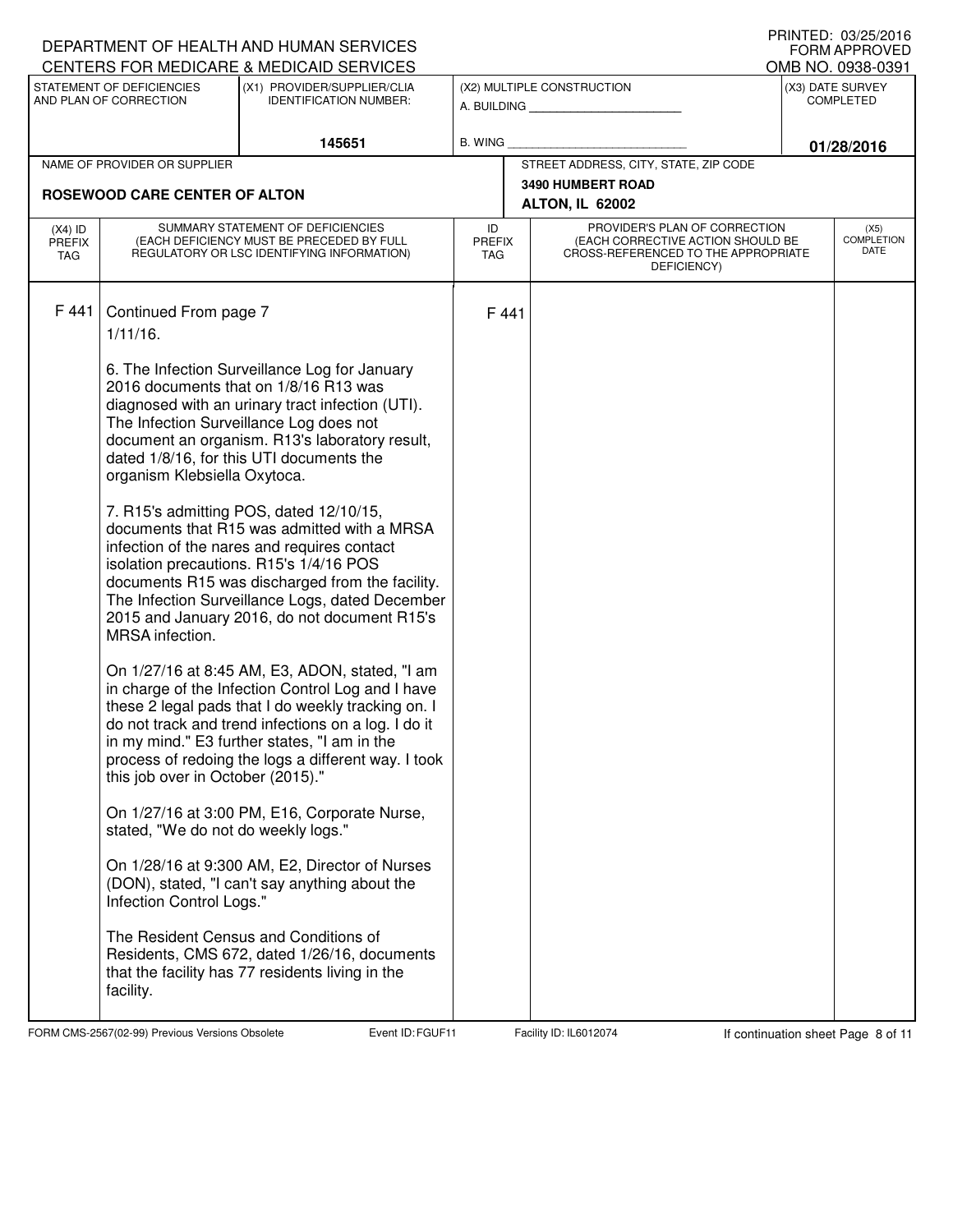|                                   |                                                                             | DEPARTMENT OF HEALTH AND HUMAN SERVICES                                                                                                                                                                                                                                                                                                                                                                                                                                                                                                                                                                                                                                                                                                                                                                                                                                                                                                                                                                                                                                                                                                                                                                                                                                                                                                                                                                                                                                                                                                                               |                                   |                                                                                                                          | <b>I INIVILD. VJZJZUIU</b><br><b>FORM APPROVED</b> |
|-----------------------------------|-----------------------------------------------------------------------------|-----------------------------------------------------------------------------------------------------------------------------------------------------------------------------------------------------------------------------------------------------------------------------------------------------------------------------------------------------------------------------------------------------------------------------------------------------------------------------------------------------------------------------------------------------------------------------------------------------------------------------------------------------------------------------------------------------------------------------------------------------------------------------------------------------------------------------------------------------------------------------------------------------------------------------------------------------------------------------------------------------------------------------------------------------------------------------------------------------------------------------------------------------------------------------------------------------------------------------------------------------------------------------------------------------------------------------------------------------------------------------------------------------------------------------------------------------------------------------------------------------------------------------------------------------------------------|-----------------------------------|--------------------------------------------------------------------------------------------------------------------------|----------------------------------------------------|
|                                   | STATEMENT OF DEFICIENCIES                                                   | CENTERS FOR MEDICARE & MEDICAID SERVICES<br>(X1) PROVIDER/SUPPLIER/CLIA                                                                                                                                                                                                                                                                                                                                                                                                                                                                                                                                                                                                                                                                                                                                                                                                                                                                                                                                                                                                                                                                                                                                                                                                                                                                                                                                                                                                                                                                                               |                                   |                                                                                                                          | OMB NO. 0938-0391<br>(X3) DATE SURVEY              |
|                                   | AND PLAN OF CORRECTION                                                      | <b>IDENTIFICATION NUMBER:</b>                                                                                                                                                                                                                                                                                                                                                                                                                                                                                                                                                                                                                                                                                                                                                                                                                                                                                                                                                                                                                                                                                                                                                                                                                                                                                                                                                                                                                                                                                                                                         |                                   | (X2) MULTIPLE CONSTRUCTION<br>A. BUILDING                                                                                | <b>COMPLETED</b>                                   |
|                                   |                                                                             | 145651                                                                                                                                                                                                                                                                                                                                                                                                                                                                                                                                                                                                                                                                                                                                                                                                                                                                                                                                                                                                                                                                                                                                                                                                                                                                                                                                                                                                                                                                                                                                                                | <b>B. WING</b>                    |                                                                                                                          | 01/28/2016                                         |
|                                   | NAME OF PROVIDER OR SUPPLIER                                                |                                                                                                                                                                                                                                                                                                                                                                                                                                                                                                                                                                                                                                                                                                                                                                                                                                                                                                                                                                                                                                                                                                                                                                                                                                                                                                                                                                                                                                                                                                                                                                       |                                   | STREET ADDRESS, CITY, STATE, ZIP CODE                                                                                    |                                                    |
|                                   | <b>ROSEWOOD CARE CENTER OF ALTON</b>                                        |                                                                                                                                                                                                                                                                                                                                                                                                                                                                                                                                                                                                                                                                                                                                                                                                                                                                                                                                                                                                                                                                                                                                                                                                                                                                                                                                                                                                                                                                                                                                                                       |                                   | <b>3490 HUMBERT ROAD</b><br>ALTON, IL 62002                                                                              |                                                    |
| $(X4)$ ID<br><b>PREFIX</b><br>TAG |                                                                             | SUMMARY STATEMENT OF DEFICIENCIES<br>(EACH DEFICIENCY MUST BE PRECEDED BY FULL<br>REGULATORY OR LSC IDENTIFYING INFORMATION)                                                                                                                                                                                                                                                                                                                                                                                                                                                                                                                                                                                                                                                                                                                                                                                                                                                                                                                                                                                                                                                                                                                                                                                                                                                                                                                                                                                                                                          | ID<br><b>PREFIX</b><br><b>TAG</b> | PROVIDER'S PLAN OF CORRECTION<br>(EACH CORRECTIVE ACTION SHOULD BE<br>CROSS-REFERENCED TO THE APPROPRIATE<br>DEFICIENCY) | (X5)<br><b>COMPLETION</b><br>DATE                  |
| F 441                             | Continued From page 8<br>Findings include:<br>cart.<br>discarded the wipes. | B. Based on observation, interview and record<br>review, the Facility failed to follow facility policy for<br>isolation precautions and cleansing of blood<br>glucose monitoring devices after resident use for<br>1 of 13 residents (R5) reviewed for infection<br>control practices in the sample of 16 and 2<br>residents (R19, R20) in the supplemental sample.<br>1. On 1/26/16 at 11:49 AM, E4, Licensed Practical<br>Nurse (LPN), took out 2 blood glucose monitoring<br>devices from the 300 Hall medication cart and<br>wiped each device with one germicidal wipe for 3<br>seconds and laid them on top of the medication<br>On 1/26/16 at 11:50 AM, E4 performed blood<br>glucose monitoring by fingerstick method to R19<br>on his left forefinger with a reading of 566<br>milligrams/deciliter (mg/dl). E4 repeated the<br>procedure using the second device on R19's right<br>forefinger with a reading of 533 mg/dl. E4 wiped<br>each device with one germicidal wipe all over for<br>2 seconds, laid them on top of the cart and<br>2. On 1/26/16 at 12:00 PM, E4 performed blood<br>glucose monitoring on R20. After the procedure,<br>E4 wiped the machine with one germicidal wipe<br>for 2 seconds and put it down on top of the cart.<br>On 1/28/16 at 9:30 AM, E2 stated the nurses are<br>expected to follow the manufacturer's directions<br>on the proper disinfection of the glucometer.<br>The Facility Policy on Blood Glucose Monitoring,<br>dated 5/2014, documents, "12. Clean and<br>disinfect the glucometer after each use with an | F 441                             |                                                                                                                          |                                                    |

FORM CMS-2567(02-99) Previous Versions Obsolete Event ID: FGUF11 Facility ID: IL6012074 If continuation sheet Page 9 of 11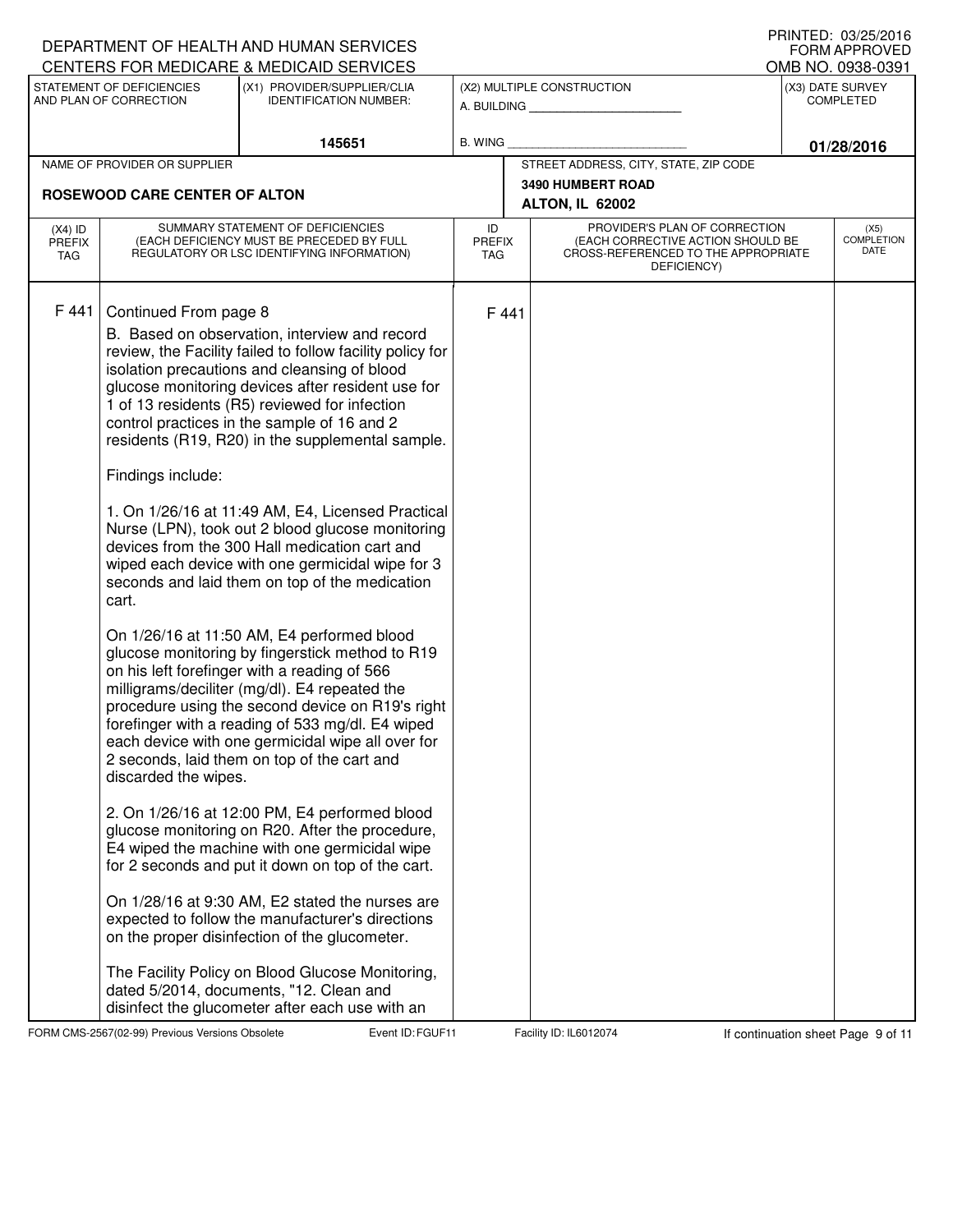|                                   |                                                                                                                 | DEPARTMENT OF HEALTH AND HUMAN SERVICES                                                                                                                                                                                                                                                                                                                                                                                                                                                                                                                                                                                                                                                                                                                                                                                                                                                                                                                                                                                                                                                                                                                                                                                                                                                                                                                                                               |                                   |                                                                                                                          | I IUIN LLU. VUZUZU I V<br><b>FORM APPROVED</b> |
|-----------------------------------|-----------------------------------------------------------------------------------------------------------------|-------------------------------------------------------------------------------------------------------------------------------------------------------------------------------------------------------------------------------------------------------------------------------------------------------------------------------------------------------------------------------------------------------------------------------------------------------------------------------------------------------------------------------------------------------------------------------------------------------------------------------------------------------------------------------------------------------------------------------------------------------------------------------------------------------------------------------------------------------------------------------------------------------------------------------------------------------------------------------------------------------------------------------------------------------------------------------------------------------------------------------------------------------------------------------------------------------------------------------------------------------------------------------------------------------------------------------------------------------------------------------------------------------|-----------------------------------|--------------------------------------------------------------------------------------------------------------------------|------------------------------------------------|
|                                   | STATEMENT OF DEFICIENCIES                                                                                       | CENTERS FOR MEDICARE & MEDICAID SERVICES<br>(X1) PROVIDER/SUPPLIER/CLIA                                                                                                                                                                                                                                                                                                                                                                                                                                                                                                                                                                                                                                                                                                                                                                                                                                                                                                                                                                                                                                                                                                                                                                                                                                                                                                                               |                                   | (X2) MULTIPLE CONSTRUCTION                                                                                               | OMB NO. 0938-0391<br>(X3) DATE SURVEY          |
|                                   | AND PLAN OF CORRECTION                                                                                          | <b>IDENTIFICATION NUMBER:</b>                                                                                                                                                                                                                                                                                                                                                                                                                                                                                                                                                                                                                                                                                                                                                                                                                                                                                                                                                                                                                                                                                                                                                                                                                                                                                                                                                                         |                                   | A. BUILDING                                                                                                              | <b>COMPLETED</b>                               |
|                                   |                                                                                                                 | 145651                                                                                                                                                                                                                                                                                                                                                                                                                                                                                                                                                                                                                                                                                                                                                                                                                                                                                                                                                                                                                                                                                                                                                                                                                                                                                                                                                                                                | <b>B. WING</b>                    |                                                                                                                          | 01/28/2016                                     |
|                                   | NAME OF PROVIDER OR SUPPLIER                                                                                    |                                                                                                                                                                                                                                                                                                                                                                                                                                                                                                                                                                                                                                                                                                                                                                                                                                                                                                                                                                                                                                                                                                                                                                                                                                                                                                                                                                                                       |                                   | STREET ADDRESS, CITY, STATE, ZIP CODE                                                                                    |                                                |
|                                   | <b>ROSEWOOD CARE CENTER OF ALTON</b>                                                                            |                                                                                                                                                                                                                                                                                                                                                                                                                                                                                                                                                                                                                                                                                                                                                                                                                                                                                                                                                                                                                                                                                                                                                                                                                                                                                                                                                                                                       |                                   | <b>3490 HUMBERT ROAD</b><br><b>ALTON, IL 62002</b>                                                                       |                                                |
| $(X4)$ ID<br><b>PREFIX</b><br>TAG |                                                                                                                 | SUMMARY STATEMENT OF DEFICIENCIES<br>(EACH DEFICIENCY MUST BE PRECEDED BY FULL<br>REGULATORY OR LSC IDENTIFYING INFORMATION)                                                                                                                                                                                                                                                                                                                                                                                                                                                                                                                                                                                                                                                                                                                                                                                                                                                                                                                                                                                                                                                                                                                                                                                                                                                                          | ID<br><b>PREFIX</b><br><b>TAG</b> | PROVIDER'S PLAN OF CORRECTION<br>(EACH CORRECTIVE ACTION SHOULD BE<br>CROSS-REFERENCED TO THE APPROPRIATE<br>DEFICIENCY) | (X5)<br><b>COMPLETION</b><br>DATE              |
| F 441                             | Continued From page 9<br>another resident."<br>for VRE."<br>donning a gown.<br>the urine.<br>resident with VRE. | EPA (Environmental Protection Agency)<br>registered disinfectant. Follow the manufacturer's<br>directions for cleaning and disinfecting: a. Use a<br>wipe to clean the glucometer; discard wipe. b.<br>Unfold a 2nd wipe and wrap it around the<br>glucometer, allowing the glucometer to remain<br>wet for a full 2 minutes. After 2 minutes remove<br>the wipe from the glucometer and discard. c.<br>Allow the glucometer to air dry before use on<br>The Germicidal Disposable Wipes Label<br>Instructions, undated, documents, "To Disinfect<br>and Deodorize: Thoroughly wet surface. Allow<br>treated surface to remain wet for a full 2 minutes.<br>Use additional wipes if needed to assure<br>continuous 2 minute wet contact time."<br>3. R5's POS, dated 1/6/16, documents, "Isolation<br>On 1/27/16 at 11:25 AM, E8, Certified Nursing<br>Assistant (CNA), assisted R5 on the toilet without<br>On 1/27/16 at 12:30 PM, E17, Registered Nurse<br>(RN) stated that R5 is still on isolation for VRE of<br>On 1/26/16 at 11:00 AM, E2 stated that she would<br>expect staff to put on a gown and gloves and<br>follow universal precautions if they were assisting<br>a resident with VRE during activities involved with<br>urine such as during toileting or incontinent care.<br>On 1/28/16 at 9:30 AM, E2 stated that she would<br>not expect staff to put on a gown while toileting a | F 441                             |                                                                                                                          |                                                |

FORM CMS-2567(02-99) Previous Versions Obsolete Furth Event ID: FGUF11 Facility ID: IL6012074 If continuation sheet Page 10 of 11